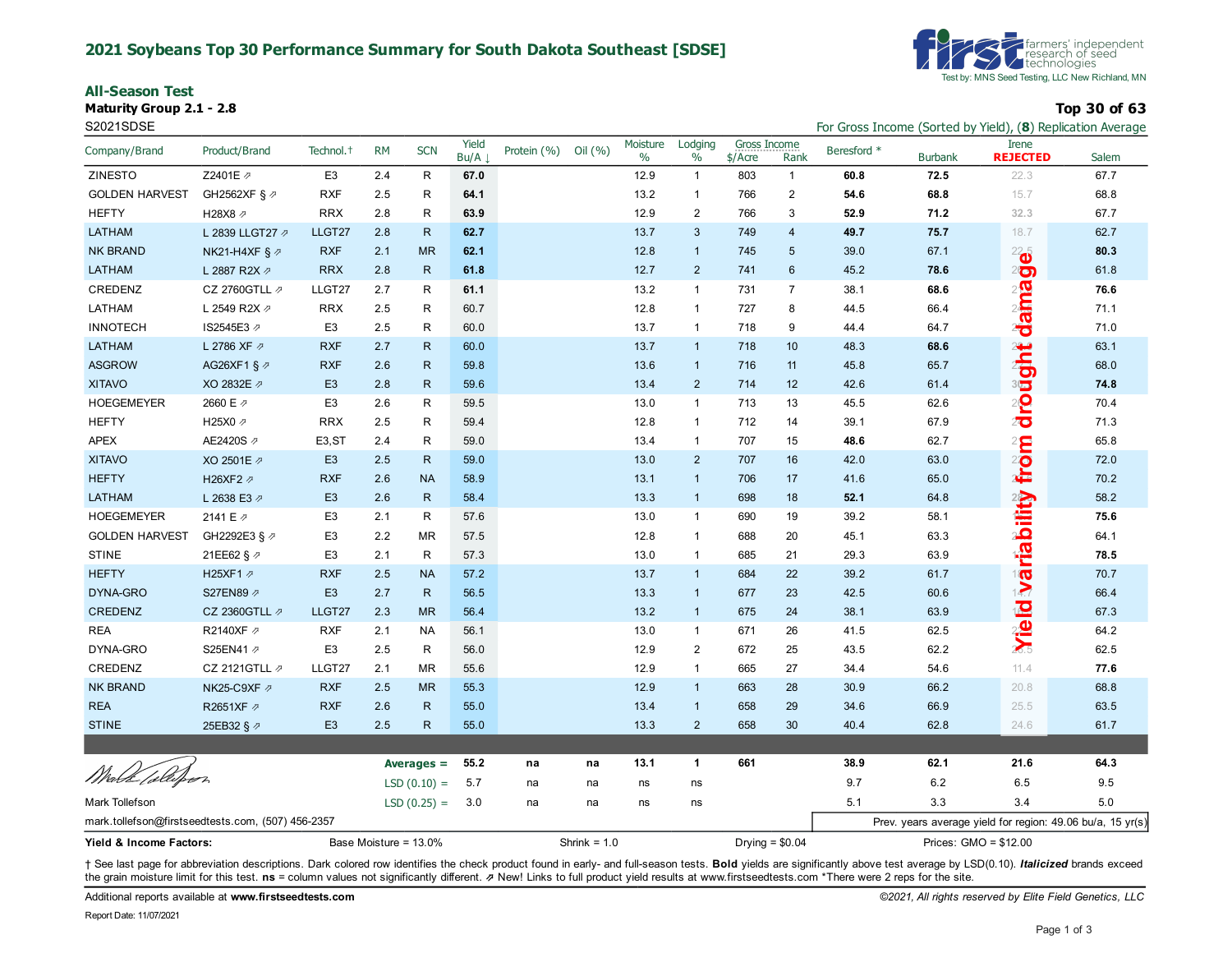# **2021 Soybeans - South Dakota Southeast [ SDSE ]**



## **All-Season Test Products (63 Total)**

| <b>Company/Brand</b> | <b>Product/Brand</b> | <b>Technology</b>  | <b>SCN</b>  | <b>RM</b> | <b>Seed Treat.</b> |
|----------------------|----------------------|--------------------|-------------|-----------|--------------------|
| Apex                 | AE2220               | E <sub>3</sub>     | R           | 2.2       | CMBV.SA            |
| Apex                 | AE2420S              | E <sub>3</sub> ,ST | R           | 2.4       | CMBV, SA           |
| Asgrow               | AG21XF0 §            | <b>RXF</b>         | R           | 2.1       | ACi, IL            |
| Asgrow               | AG26XF1 §            | <b>RXF</b>         | R           | 2.6       | ACi, IL            |
| Asgrow               | AG27XF2 §            | <b>RXF</b>         | R           | 2.7       | ACi, IL            |
| Credenz              | <b>CZ 2121GTLL</b>   | LLGT27             | <b>MR</b>   | 2.1       | PV,IL,OB           |
| Credenz              | CZ 2360GTLL          | LLGT27             | MR          | 2.3       | PV, IL, OB         |
| Credenz              | <b>CZ 2550GTLL</b>   | LLGT27             | <b>MR</b>   | 2.5       | PV,IL,OB           |
| Credenz              | <b>CZ 2760GTLL</b>   | LLGT27             | R           | 2.7       | PV,IL,OB           |
| Dyna-Gro             | S24XF12              | <b>RXF</b>         | R           | 2.4       | EQV, SA            |
| Dyna-Gro             | S25EN41              | E <sub>3</sub>     | R           | 2.5       | EQV, SA            |
| Dyna-Gro             | <b>S27EN89</b>       | E <sub>3</sub>     | R           | 2.7       | EQV, SA            |
| Genesis              | G2260E               | E <sub>3</sub>     | R           | 2.2       | CMBV, SA           |
| Genesis              | G2460ES              | E <sub>3</sub> ,ST | R           | 2.4       | CMBV, SA           |
| Golden Harvest       | GH2292E3 §           | E <sub>3</sub>     | MR          | 2.2       | CMBV, SA           |
| Golden Harvest       | GH2562XF §           | <b>RXF</b>         | R           | 2.5       | CMBV, SA           |
| Golden Harvest       | <b>GH2722XF</b>      | <b>RXF</b>         | <b>MR</b>   | 2.7       | CMBV, SA           |
| Golden Harvest       | GH2818E3             | E <sub>3</sub>     | <b>MR</b>   | 2.8       | CMBV, SA           |
| Hefty                | <b>H21XF2</b>        | <b>RXF</b>         | <b>NA</b>   | 2.1       | DST4,SA            |
| Hefty                | <b>H23XF1</b>        | <b>RXF</b>         | <b>NA</b>   | 2.3       | DST4,SA            |
| Hefty                | <b>H24XF2</b>        | <b>RXF</b>         | <b>NA</b>   | 2.4       | DST4,SA            |
| Hefty                | H25X0                | <b>RRX</b>         | R.          | 2.5       | DST4.SA            |
| Hefty                | <b>H25XF1</b>        | <b>RXF</b>         | <b>NA</b>   | 2.5       | DST4,SA            |
| Hefty                | <b>H26XF2</b>        | <b>RXF</b>         | <b>NA</b>   | 2.6       | DST4,SA            |
| Hefty                | H28X8                | <b>RRX</b>         | R           | 2.8       | DST4,SA            |
| Hoegemeyer           | 2141 E               | E <sub>3</sub>     | R           | 2.1       | Lum, Lu, IL        |
| Hoegemeyer           | 2421 E               | E <sub>3</sub>     | R           | 2.4       | Lum, Lu, IL        |
| Hoegemeyer           | 2660 E               | E <sub>3</sub>     | $\mathsf R$ | 2.6       | Lum, Lu, IL        |
| Innotech             | IS2342E3             | E <sub>3</sub>     | MR          | 2.3       | Fortify            |
| Innotech             | IS2545E3             | E <sub>3</sub>     | R           | 2.5       | Fortify            |
| Innotech             | IS2748E3             | E <sub>3</sub>     | MR          | 2.7       | Fortify            |
| Latham               | L 2458 E3            | E <sub>3</sub>     | $\mathsf R$ | 2.4       | SS+, SA            |
| Latham               | L 2494 XF            | <b>RXF</b>         | R           | 2.4       | SS+,SA             |
| Latham               | L 2549 R2X           | <b>RRX</b>         | R           | 2.5       | SS+, SA            |
| Latham               | L 2638 E3            | E <sub>3</sub>     | $\mathsf R$ | 2.6       | SS+,SA             |
| Latham               | L 2786 XF            | <b>RXF</b>         | R           | 2.7       | SS+, SA            |
| Latham               | L 2839 LLGT27        | LLGT27             | R           | 2.8       | SS+, SA            |
| Latham               | L 2887 R2X           | <b>RRX</b>         | R           | 2.8       | SS+, SA            |
| Latham               | L 2894 E3            | E <sub>3</sub>     | $\mathsf R$ | 2.8       | SS+, SA            |
| Loyal                | L2240E               | E <sub>3</sub>     | R           | 2.2       | CMBV, SA           |
| Loyal                | <b>L2440ES</b>       | E <sub>3</sub> ,ST | R           | 2.4       | CMBV, SA           |
| <b>NK Brand</b>      | NK21-H4XF §          | <b>RXF</b>         | <b>MR</b>   | 2.1       | CMBV, SA           |

| Company/Brand   | <b>Brand/Product</b> | <b>Technology</b>   | <b>SCN</b> | <b>RM</b> | Seed Treat. |
|-----------------|----------------------|---------------------|------------|-----------|-------------|
| <b>NK Brand</b> | <b>NK22-C4E3</b>     | E <sub>3</sub>      | R          | 2.2       | CMBV, SA    |
| <b>NK Brand</b> | NK24-G7E3            | E <sub>3</sub>      | R          | 2.4       | CMBV, SA    |
| <b>NK Brand</b> | NK25-C9XF            | <b>RXF</b>          | <b>MR</b>  | 2.5       | CMBV, SA    |
| Pioneer         | P23A15X §            | <b>RRX</b>          | R          | 2.3       | Lum, Lu     |
| <b>REA</b>      | <b>R2140XF</b>       | <b>RXF</b>          | NA.        | 2.1       | ACi, IL     |
| <b>REA</b>      | R2651XF              | <b>RXF</b>          | R          | 2.6       | ACi, IL     |
| <b>Stine</b>    | 21EE62 §             | E <sub>3</sub>      | R          | 2.1       | <b>SFI</b>  |
| Stine           | 24EE32 §             | E <sub>3</sub>      | R          | 2.4       | <b>SFI</b>  |
| Stine           | 25EB32 §             | E <sub>3</sub>      | R          | 2.5       | <b>SFI</b>  |
| Xitavo          | XO 2181E             | E <sub>3</sub>      | R          | 2.1       | PV, IL, OB  |
| Xitavo          | XO 2282E             | E <sub>3</sub>      | R          | 2.2       | PV, IL, OB  |
| Xitavo          | XO 2472E             | E3                  | R          | 2.4       | PV, IL, OB  |
| Xitavo          | XO 2501E             | E <sub>3</sub>      | R          | 2.5       | PV, IL, OB  |
| Xitavo          | XO 2832E             | E <sub>3</sub>      | R          | 2.8       | PV, IL, OB  |
| Zinesto         | Z2101E               | E3                  | R          | 2.1       | DST4,SA     |
| Zinesto         | Z2101G               | LLGT27              | R          | 2.1       | DST4,SA     |
| Zinesto         | Z2202E               | E <sub>3</sub>      | NA.        | 2.2       | DST4,SA     |
| Zinesto         | Z2300E               | E <sub>3</sub>      | R          | 2.3       | DST4,SA     |
| Zinesto         | Z2302SE              | E <sub>3</sub> , ST | NA.        | 2.3       | DST4,SA     |
| Zinesto         | Z2401E               | E <sub>3</sub>      | R          | 2.4       | DST4,SA     |
| Zinesto         | Z2700E               | E <sub>3</sub>      | R          | 2.7       | DST4,SA     |